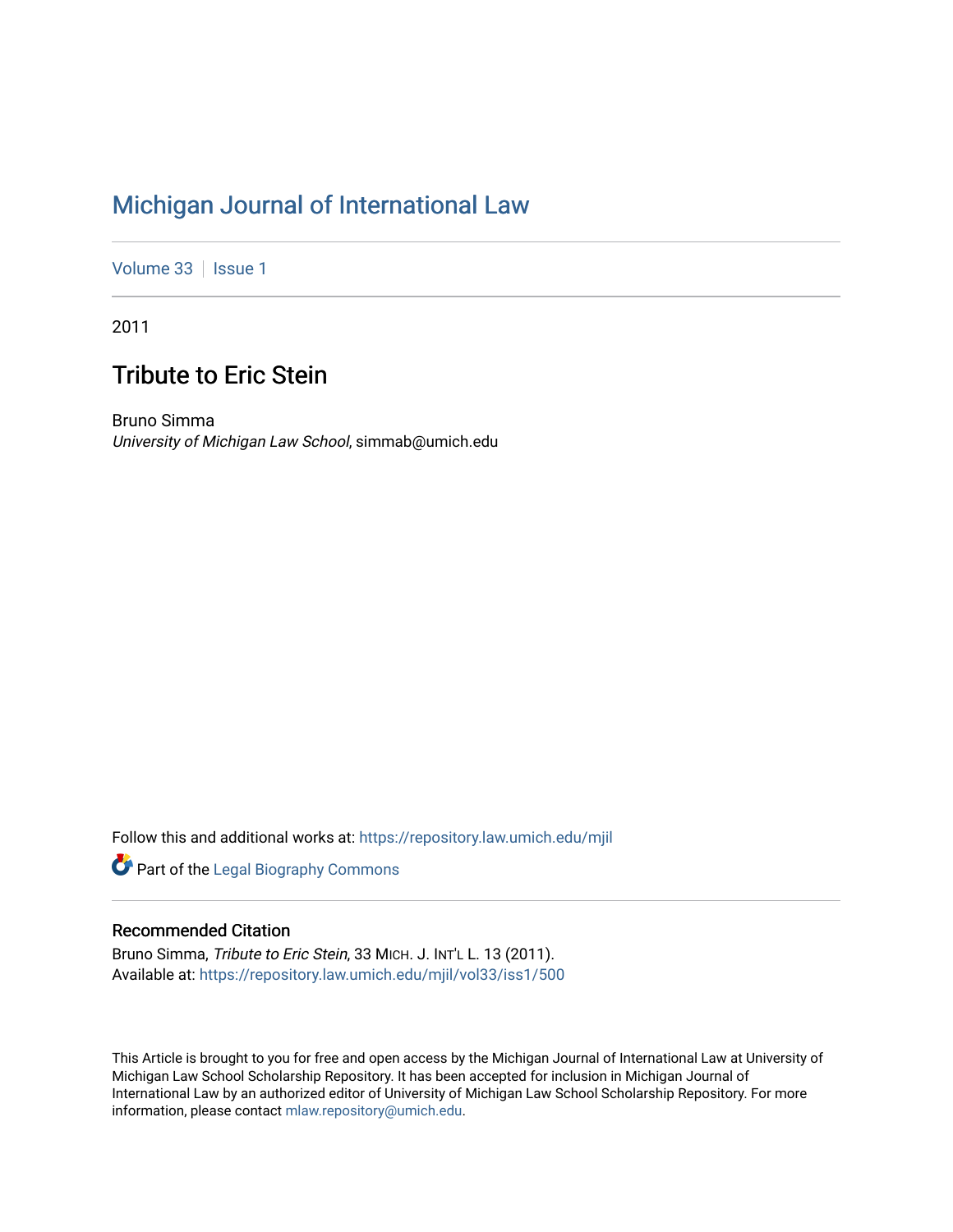### **TRIBUTE TO ERIC STEIN**

#### *Bruno Simma\**

My first encounter with Eric dates back forty years. In **1971** he taught a course at the Hague Academy of International Law.' At that time, **I** was an assistant lecturer at the University of Innsbruck, had just submitted **my** *Habilitationsschrift* to the Law Faculty there, and, while waiting for my *venia legendi* to come forward. I wanted to spend a few weeks at what was—and probably still is—the most exciting place for young international law scholars to get together with hundreds of like-minded individuals and some of the most inspiring teachers worldwide. Eric certainly lived up to my expectation of what a leading American law professor would be like: His lectures were sharp and challenging, as was the entire man. **I** remember him as prim in his appearance, crystal clear in the presentation of his subject, but what **I** also remember (and what in retrospect, having known Eric and his gentle, **Old** Worldish manners for decades, **I** find surprising) is that in the afternoon seminars accompanying his lectures he struck me as extremely tough in his attempt to employ what I later got to know as the Socratic method vis-à-vis an international student population more used to looking up in awe at the great figures in the field and not daring to say a word. 2 Well, **I** did not let myself be intimidated; **I** took the floor a couple of times and must at least have made the impression of not being too shy to survive intellectual slugouts at **U.S.** law schools, because at the end of one session Eric called me to the podium, inquired who **I** was and where **I** came from, and then invited me to apply for admission to the LL.M. program at Michigan.3 **I** intended to follow this up after completing my *Habilitation* procedure, but immediately after **I** had done so **I** was offered the Chair of International Law at the University of Munich, and so **I** wrote to Eric begging him to understand my career choice, which he generously did.

**<sup>\*</sup>** Judge, International Court of Justice; William W. Cook Global Law Professor, University of Michigan Law School.

**<sup>1.</sup>** Eric Stein, *Impact of New Weapons Technology on International Law: Selected Aspects,* 133 RECUEIL DES COURS [COLLECTED COURSES] OF **THE** HAGUE ACADEMY OF **IN-TERNATIONAL** LAW **(1971-11)** at 223.

<sup>2.</sup> **1** remember that during one of these seminars the discussion turned to environmental issues, more particularly transfrontier pollution, and then got stuck over Eric's question about where precisely international law stood on these matters. Finally, somebody mentioned that there was a student present in the hall who was just completing a doctoral dissertation on the subject, and, after a while, a young man rather hesitatingly came up to the lectern. Eric was able to get a few sentences out of him that helped our discussion along. The shy young scholar turned out to be Pierre-Marie Dupuy, today one of the leading French international lawyers and a visiting professor at Michigan Law School on several occasions.

<sup>3.</sup> For a description of our first encounter by Eric himself, see Eric Stein, *Bruno Simma, the Positivist?, in* FROM BILATERALISM TO COMMUNITY INTEREST: ESSAYS IN HONOR OF JUDGE BRUNO SIMMA 19, **30-31** (Ulrich Fastenrath et al. eds., 2011).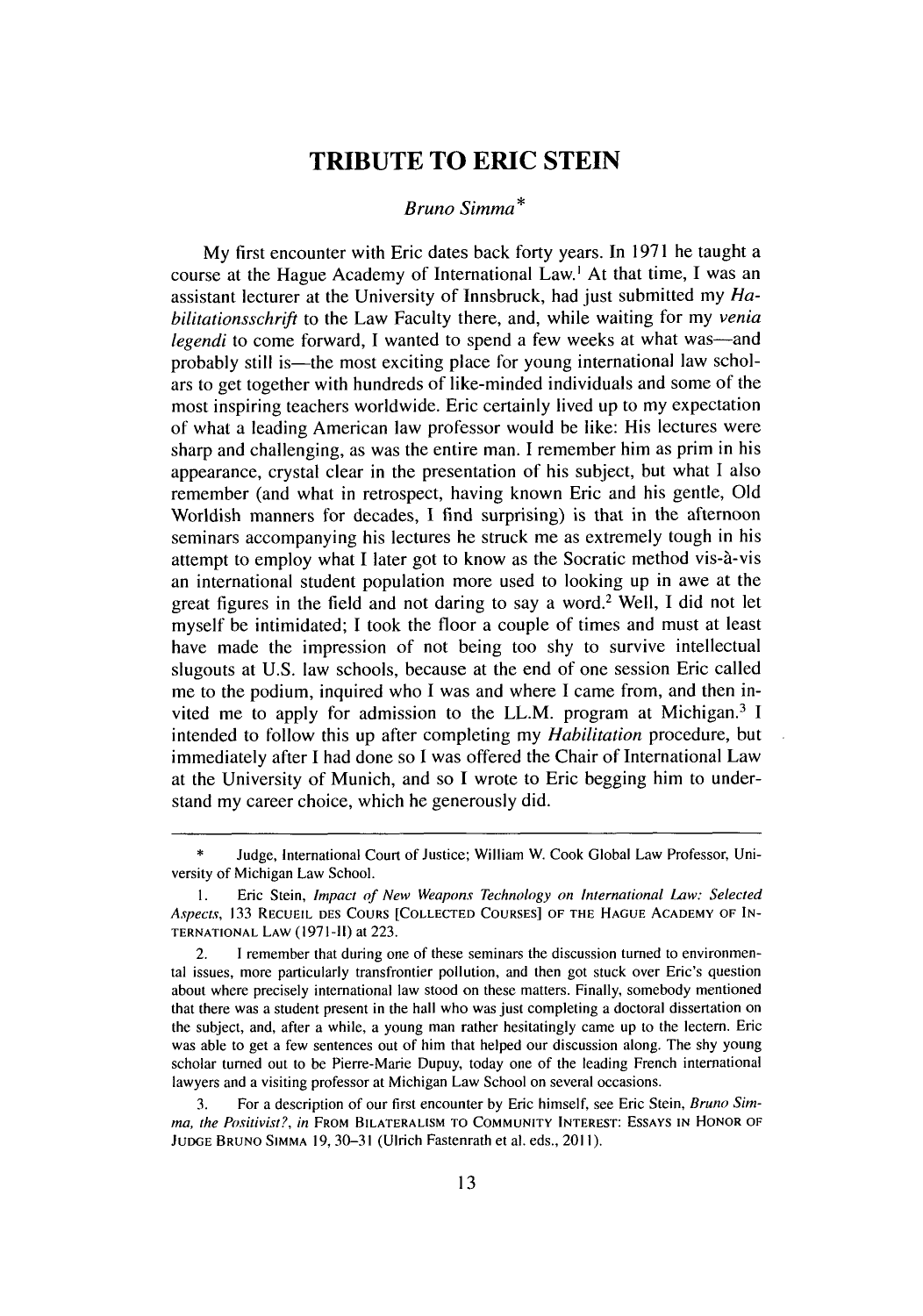Thirteen years passed before I saw Eric again. It must have been in 1983 or 1984 that Eric spent a year as a Fellow of the *Wissenschaftskolleg* in Berlin. We met there as judges in the German finals of the Philip C. Jessup Moot Court Competition, and I invited Eric to deliver a lecture in Munich. Over dinner I must have mentioned that I had a Sabbatical coming up, because Eric suggested not only that I should spend it in Ann Arbor, but also that I should teach a seminar while doing so in order to get involved in the life of the Law School and meet faculty instead of rotting away in a closet in the Legal Research building (not Eric's words!). This was duly arranged, and in the fall of 1986, I arrived at the Law School, which had provided Maynard House as my place to stay. I had hardly set foot in my apartment when the Steins appeared, with their car (already then driven by Ginny, whom I met for the first time on that occasion) stacked up to the roof with all kinds of household items, a bedspread, and a TV set. I remember that I felt—and the two made me feel—like a son of theirs, and this feeling has persisted over a quarter of a century.

I then set out to teach my seminar, devoted to the international protection of human rights and attended by a lively group of students of the usual kind, so to speak, with one exception. After the first couple of weeks, I noticed a somewhat older person quietly sitting in and observing how I carried on. It turned out to be Professor Alex Aleinikoff, who must then have given a favorable report to his colleagues, because the next thing I knew I was invited to make a presentation to the faculty on a Friday afternoon—which at that time meant giving a job talk. However, **I** was not aware of that, which probably helped because all of that led to my getting an offer to join the faculty, ultimately taking the form of a joint appointment between Michigan and Munich. Eric never spoke about his role in this story and I never asked him, but I would be very surprised indeed if he had not been instrumental in drawing the attention of his colleagues to the visitor from Germany, speaking out in my favor in the relevant committee and faculty meetings and helping to overcome opposition.

A visitor from Germany. This leads me to an observation on what for me is the most noteworthy of Eric's many admirable character traits: a man, who as a young soldier in the Czechoslovakian Army, barely escaped from what certainly would have been his violent end at the hands of the Nazi invaders of his home country and who had to find out that he had lost several members of his family in the Holocaust, later turns into a father figure, and made Ann Arbor a home for so many German scholars (and, of course, for students and young academics from many countries, but particularly Germany). Their names would fill a long list indeed. I remember numerous conversations in which Eric surprised me by being perfectly up-to-date on the current whereabouts of many prominent German legal figures, both in academia and in practice, and then told me that they all had come to Michigan at one time or another and since then had remained friends with the Law School community, and particularly with Eric and Ginny. Thus, Eric was not only a pioneer in U.S. scholarship on the emergence of a united Europe; the